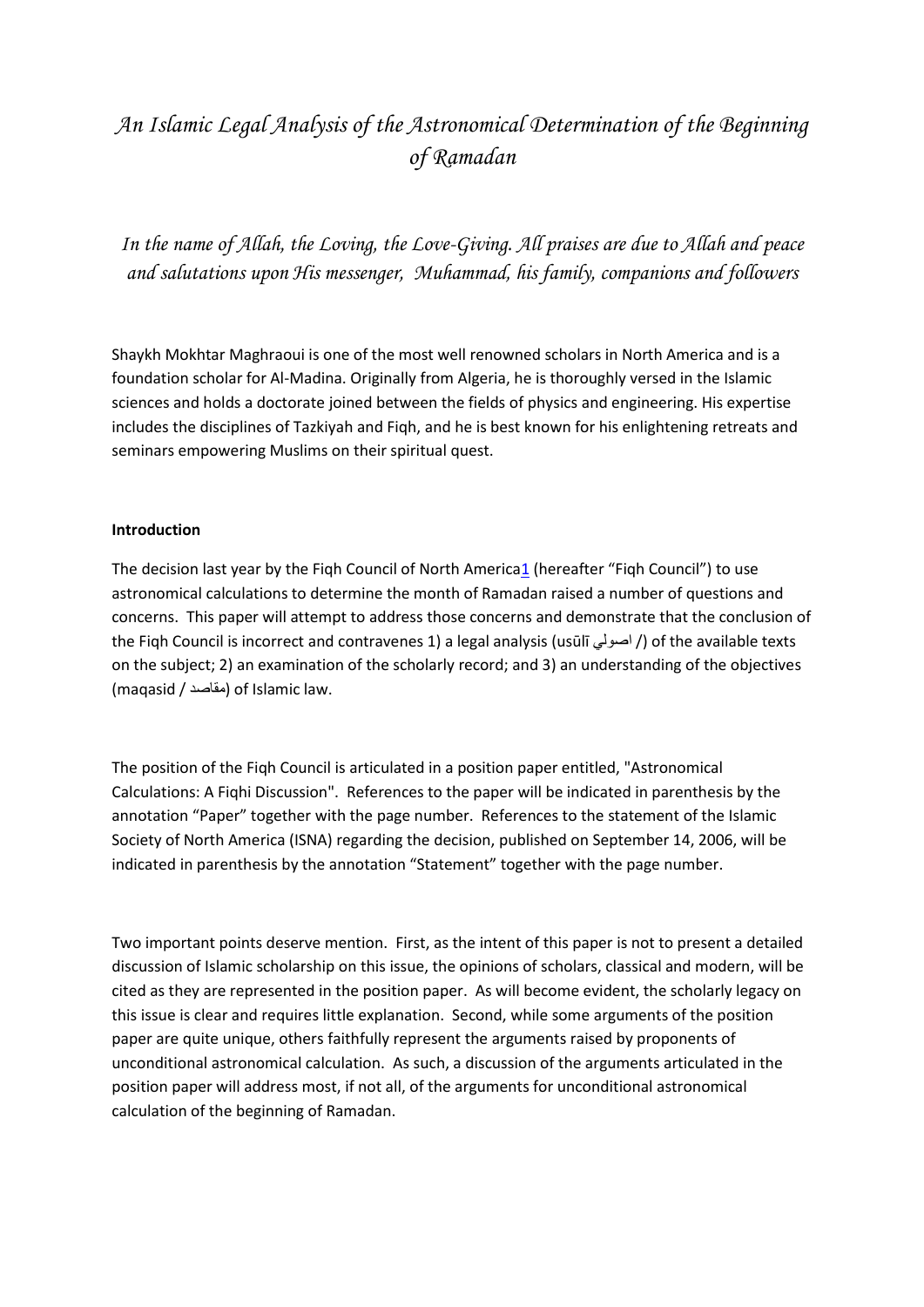This paper will present the relevant texts from the Qur'an and Sunnah on the subject, summarize the key arguments for astronomical calculation, and then analyze each argument separately.

The intent of this paper is to present an alternate perspective and one that is believed to be more in harmony with both the letter and spirit of Islamic law. May Allah grant us sincere goodwill to one another and may He guide us to what is most beloved to Him.

## **Relevant texts from the Qur'ān and Sunnah**

The essential texts are the following:

فمن شهد منكم الشهر فليصمه 1.

Therefore, whoever of you sights (shahida / شهد (the month, let him fast it. (Qur'ān, 2: 185)

... ... صوموا لرؤيته و افطروا لرؤيته 2.

Fast at its sighting, and break (end) the fast at its sighting. (Muslim)

... ... لا تصوموا حتی تروا الهلال و لا تفطروا حتی تروه 3.

Do not fast until you sight the crescent and do not break (end) the fast until you sight it. (Bukhārī)

... ... نحن أمة أمية لا نكتب و لا نحسب 4.

We are an unlettered nation. We do not write nor count. The month is like this and like this.... (Bukhārī, Muslim)

... إذا رأيتموه فصوموا و إذا رأيتموه فأفطروا. فإن غم عليكم فأقدروا له [ثلاثين] 5.

If you sight(ed) it, then fast; if you sight(ed) it, then break (end) the fast; and if your vision is obscured then (uqdurū lah / أقدروا له). (Bukhārī, Muslim)

```
... أكملوا العدة ثلاثين 6.
```
…Complete the counting to thirty (days). (Bukhārī, Muslim)

Arguments advanced for astronomical calculation to determine the month of Ramadan

The following are the essential arguments advanced. In some cases, arguments have been grouped together for ease of discussion.

1. Seeing (ru`yah / رؤية) the moon does not necessarily mean actual physical sighting. Seeing may mean pondering, ascertaining or having certainty (Paper, 19-20).

2. The imperative command, uqdurū lah / له أقدروا, means calculate the stages and months of the moon (Paper, 53). The fact that ibn 'Umar (Allāh be pleased with them both) fasted on the 30th if it was cloudy "categorically refutes the argument" that actual sighting of the crescent is required (Paper, 36).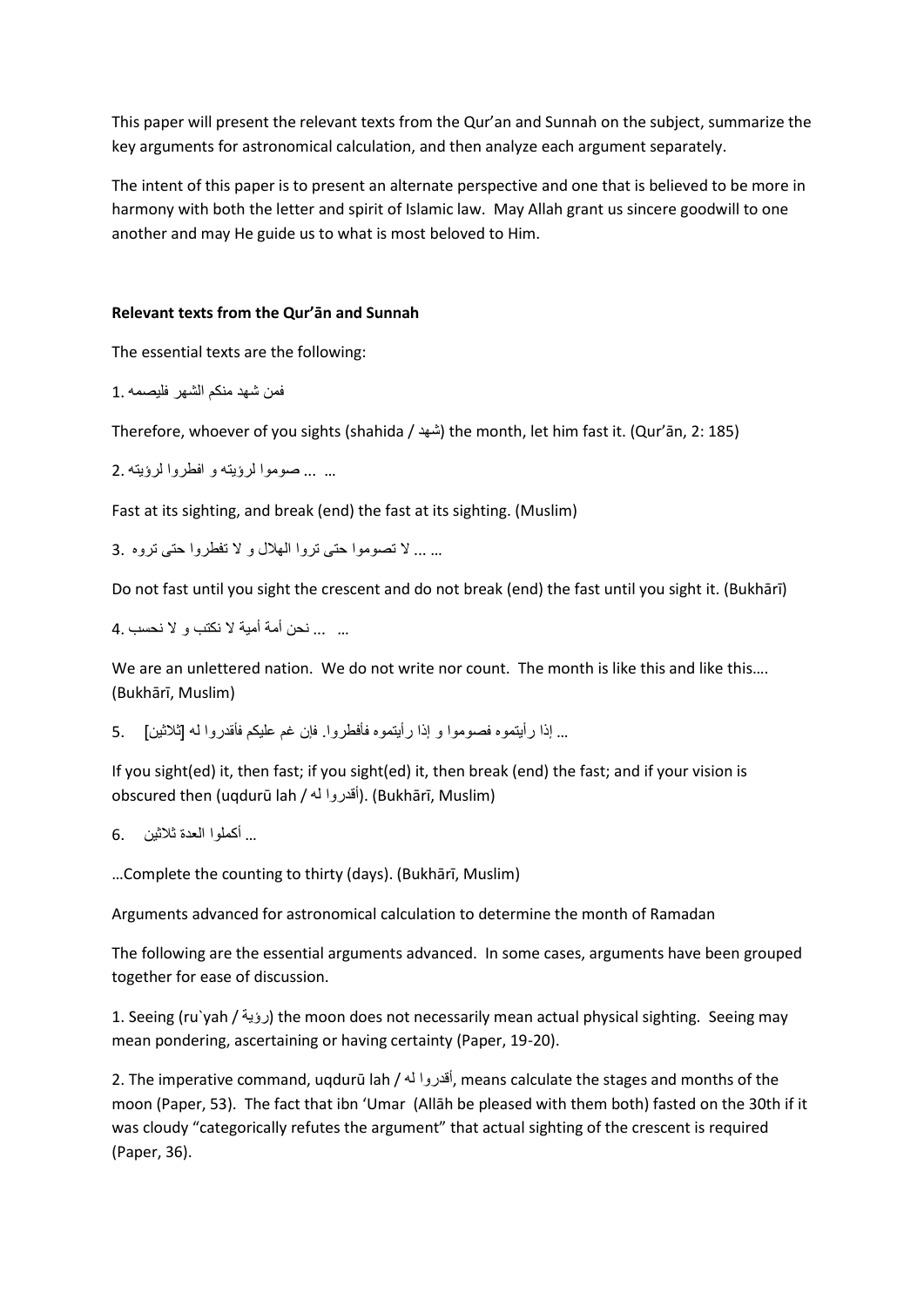3. The command to physically sight the crescent was due to the fact that Muslims at that time did not know how to write or calculate. The Muslim community today does have knowledge in these areas. Actual sighting is no longer necessary (Paper, 59-61).

4. Sighting the crescent is only a means to establish the month. Modern science can calculate the birth of the moon and the beginning of the month with accuracy (Paper, 23, 59-61). Moreover, we do not use actual sighting for other acts of worship (Paper, 21); and Rasūlullah (صلى الله عليه و سلم) did not physically sight the moon on the occasion of his month-long separation ( $\left| \vec{a} \right|$ ) from his wives (Paper, 37).

5. A number of scholars of old have argued in favor of accepting calculations "in part or totality" and the number of scholars inclined toward partial or total acceptance of astronomical calculations is increasing (Paper, 62-63).

6. Muslims all over the world, especially in the West, suffer a great deal of hardship (mashaqqah / مشقة (due to physical sighting (Paper, 23). Additionally, physical sighting is a cause of disunity and discord (Statement, 1-2).

7. The sighting of the crescent is not an act of worship (ta'abbudī / التعبدي). It is simply a means to know the entry of the month of Ramadan (Paper, 61). Since astronomical calculation can accurately determine the birth of the new moon, we should use the birth of the moon as the standard to determine the beginning of Ramadan.

A legal analysis of the arguments for unconditional calculation

# **Analysis of argument one:**

1. Seeing (ru`yah / رؤية) the moon does not necessarily mean actual physical sighting. Seeing may mean pondering, ascertaining or having certainty (Paper, 19-20).

The relevant texts for this argument are texts two and three, "Fast at its sighting, and break (end) the fast at its sighting" and "Do not fast until you sight the crescent and do not break (end) the fast until you sight it." The following observations are important.

Linguistically, the word "hilāl / هلال, "which occurs in the second text as well as verses in the Qur'ān, means a crescent – that is, something visible. The derivative, istahalla / استهل, refers to the cry of an infant after birth. Hilāl / هلال traditionally referred to a crescent that is at least one or two nights old and does not therefore refer to the birth of the moon or conjunction (muhāq / محاق), which cannot be seen with the naked eye.

Second, the word seeing (ru`yah / رؤية / in the second text must be interpreted in its literal (haqīqī / حقيقي (sense in accordance with the basic rule in legal hermeneutics: a word must be taken in its literal and not metaphorical (majāzī / مجازي (meaning unless it is impossible to understand it literally and there is a circumstantial reason (qarīnah / قرينة (for assigning it a metaphorical meaning. It is not impossible to understand ru'yah / رؤية to mean seeing. The physical sighting of the moon was always the practical understanding of the word ru`yah / رؤية.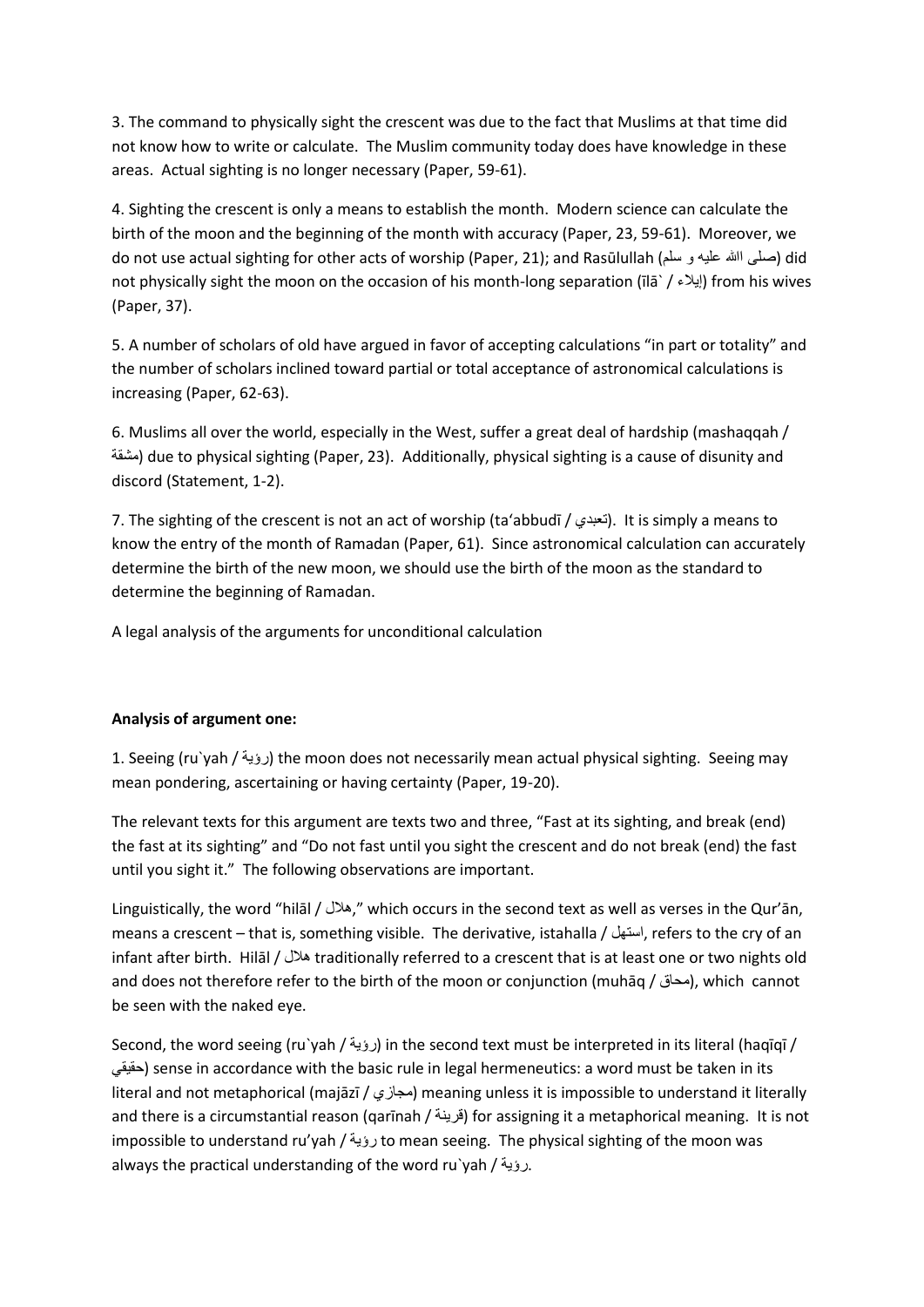Moreover, the physical sighting of the moon is a communal obligation (wājib kifāyah / واجب كفاية / not a personal obligation (wājib 'ayn / عين واجب). The case, therefore, of a basement prisoner's estimation in no way proves that sighting is not required, first, because sighting is not compulsory on the prisoner as a personal obligation and, second, because the prisoner's estimation is a necessary consequence of his specific condition (Paper, 18).

Third, and most emphatically, the third text, "Do not fast until you sight the crescent…," uses the strongest, most unequivocal language that sighting and only sighting is the first means of ascertaining the beginning of the month. The linguistic tool of exclusivity, "lā / لا" ... "hātta / حتی, "is employed – meaning, to paraphrase, "You must fast if and only if you sight the moon." This third text qualifies and removes any ambiguity in the second text, "Fast at its sighting, and break (end) the fast at its sighting," as to whether sighting is the only means to begin fasting.

In summary, an analysis of the texts and their language leads to the conclusion that the Lawgiver explicitly connected by cause the beginning of the month of Ramadān to the sighting of the moon and the sighting of the moon only. We have no authority to connect the beginning of the month to anything else, including the birth of the moon. Cause ('illah or sabab / سبب أو علة (is a declaratory injunction (hukm wad'ī / حكم وضعي ) in Islamic jurisprudence. The individual who is addressed by the law (mukallaf / مكلف) has no share in this fact. This means that it is the Lawgiver who assigns the value of "cause" to lead to a specific verdict. Changing the cause of commencing the fast in Ramadān from sighting the crescent (hilāl) to sighting the state of conjunction (muhāq) or the birth of the moon is not in the permissible scope or authority of any scholar.

#### **Analysis of argument two:**

The imperative command, uqdurū lah / له أقدروا, means calculate the stages and months of the moon (Paper, 53). The fact that ibn 'Umar (Allāh be pleased with them both) fasted on the 30th if it was cloudy "categorically refutes the argument" that actual sighting of the crescent is required (Paper, 36).

The sixth text teaches that "If you sight(ed) it, then fast; if you sight(ed) it, then break (end) the fast; and if your vision is obscured then (uqdurū lah / إأقدروا له)." This text deals with the case of being unable to see the crescent. The Prophetic advice in this case was an imperative command, uqdurū lah / له أقدروا . The imperative, uqdurū / أقدروا, is termed a homonym (mushtarak / مشترك (in legal analysis, meaning a word that carries two or more meanings with equal probability. Such a word cannot be said definitively to have only one meaning. In the seventh text, for example, Rasūlullah (سلم و عليه االله صلی (uses another word with regard to the same process: "…Complete (akmilū / أكملوا ( the counting to thirty (days)." The word employed here is "akmilū / أكملوا "or complete. Uqdurū / أقدروا could therefore mean "akmilū / أكملوا "or, more generically, a process of ijtihād. Taqdīr (تقدير ( means thinking and reflecting to resolve a matter and to prepare for it (See Lisān al-'Arab). It also means estimation and measurement.

There was some difference among early companions and later scholars about the meaning of uqdurū / أقدروا. A minority, in particular ibn 'Umar (Allāh be pleased with them both), the narrator of the text, interpreted it to mean that if the moon was obscured from vision, the next day should be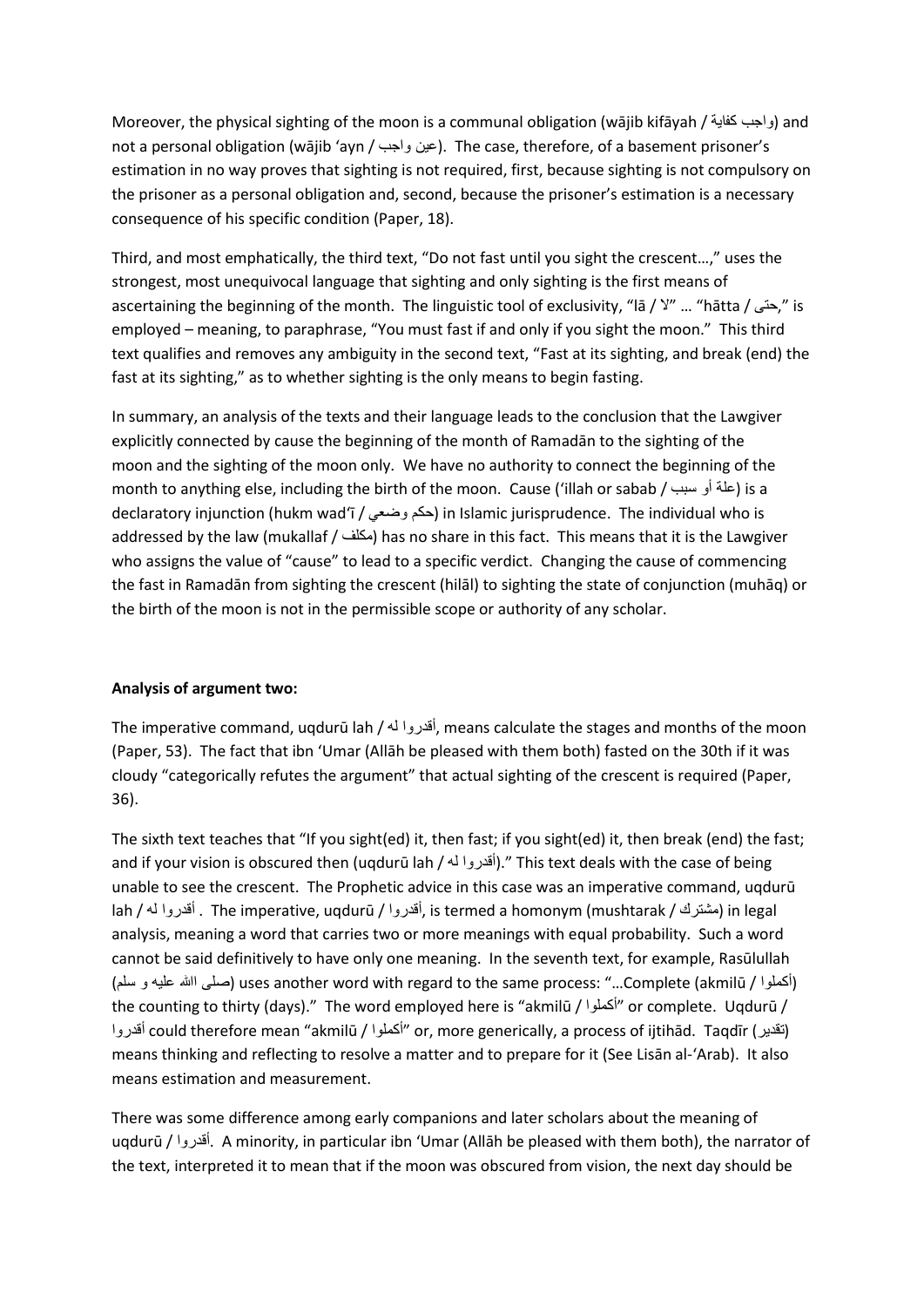taken to be the commencement of fasting as a precaution. His choice of the meaning of uqdurū / أقدروا was therefore "think and reflect to resolve the matter." A majority of scholars disagreed with him. Proponents of unconditional astronomical calculation conclude that "the fasting on the cloudy day of the 30th without actual sighting of the crescent, categorically refutes the argument of the so called majority that either actual sighting by a naked human eye or completing 30 days is the only prescribed method for confirming the month of Ramadān as well as the other Islamic months" (Paper, 36). A closer examination of this issue indicates that this reasoning is deeply flawed. Ibn 'Umar's (Allāh be pleased with them both) practice says nothing about sighting and only speaks to a conditional case – if the crescent is obscured from view. In addition, the only contestable issue is the proper course of action if the crescent is obscured from view: should the next day be fasted as a precaution, as ibn 'Umar (Allāh be pleased with them both) did, or should the month simply be completed to 30 days. This, and only this, is the point of difference. In either case, there is no departure from the letter and the meaning of the text.

Second, and more critically, is the observation that the imperative of uqdurū / أقدروا is conditional upon the moon being obscured from vision. The texts are explicit (sarīh / صريح) and clear (wādih / واضح) on this point. Uqdurū / أقدروا is a response to a specific condition (shart (shart (واضح); it is not an unrestricted dispensation. Even if uqdurū / أقدروا means calculate in Arabic etymology, that calculation (whatever it may be) can only be utilized when physical sighting is impossible. To advance calculation over sighting is therefore untenable, logically and legally.

In summary, an analysis of the relevant texts and the language employed by those texts leads to the conclusion that the imperative command uqdurū / أقدروا has many probable meanings – to calculate, as claimed by some proponents of unconditional astronomical computations, being only one of them. More importantly is the fact that the imperative of uqdurū / له أقدروا is only relevant if the crescent cannot be physically sighted.

#### **Analysis of argument three:**

3. The command to physically sight the crescent was due to the fact that Muslims at that time did not know how to write or calculate. The Muslim community today does have knowledge in these areas. Actual sighting is no longer necessary (Paper, 59-61).

The essence of this argument is that the command to physically sight the moon was due to the reason (al-'illah / العلة (in text four, "We are an unlettered nation. We do not write nor count (or compute). The month is like this and like this…." Since the reason does not exist any longer in modern times – that is, we now know how to write, count and compute – we no longer need to rely on physical sighting. This line of reasoning poses significant difficulties.

First, the reason (al-'illah / العلة (for physical sighting – meaning illiteracy in writing, counting or computing – is not explicit (sarīhah / صريحة (or definitive (qat'iyyah / قطعية (in the texts about sighting the crescent; it is implicit (ghayr sarīhah / غيرصريحة) and probable (zanniyyah / ظنية). The reason for physical sighting has not been given by the Lawgiver in the explicit words of the text (mantūq / منطوق (through any instruments of language that indicate operative causality ('illah / علة(. The Lawgiver, for example, does not say, "We are an illiterate nation. Because of that, or therefore, fast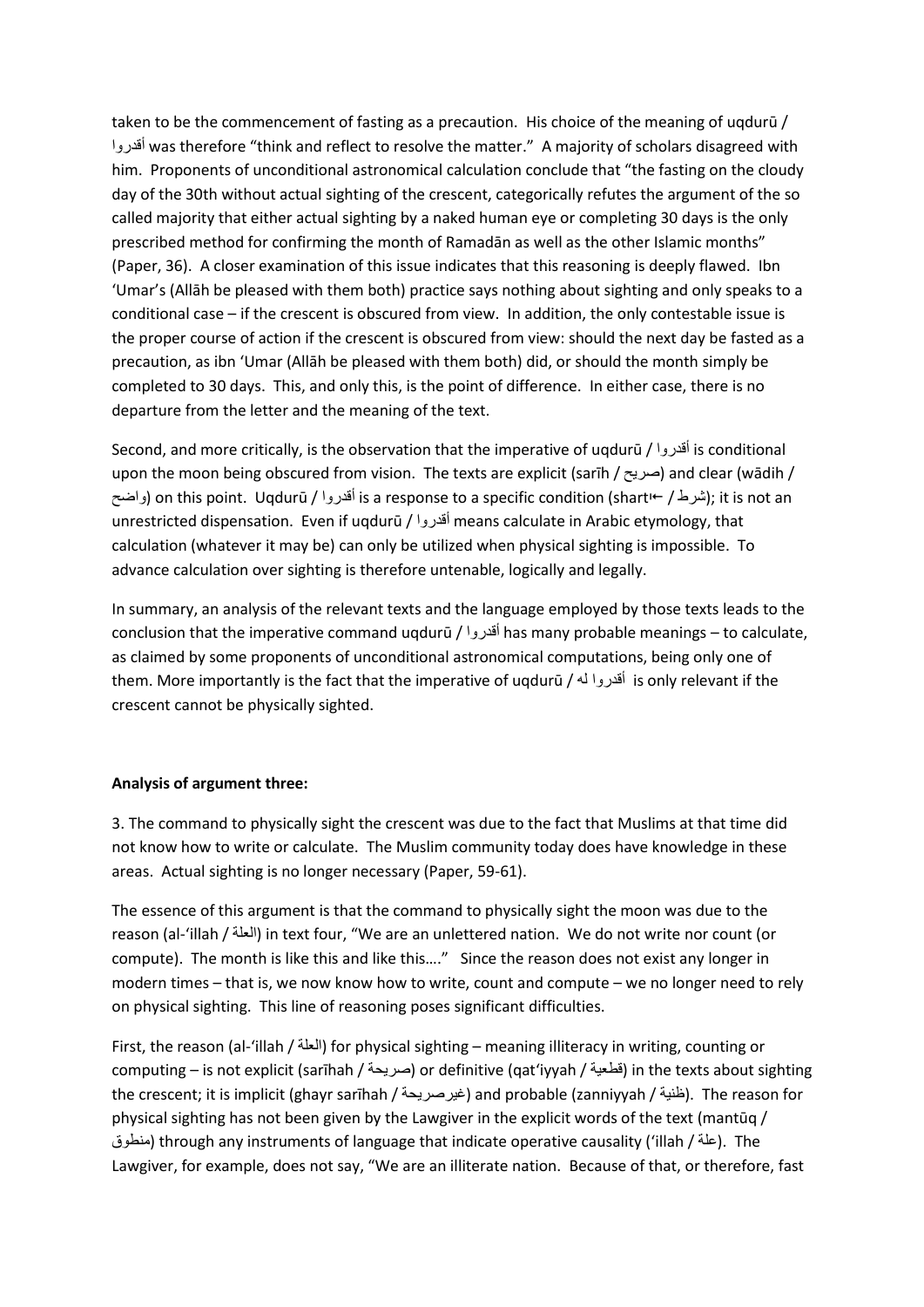when you see the moon…" We are instead inferring the cause from the texts (mafhūm / مفهوم– ( reading it in, as it were. It is also worthy of note that the fourth text is not legislative. The text does not purport to legislate anything through either an imperative command (`amr / أمر) or any other instrument. On the contrary, the text is informative – one of many reasons why early scholars did not take illiteracy to be the operative cause for the requirement of sighting the crescent moon. Reading the fourth text, it is clear that if the issue of illiteracy is related to anything, it connects, at most, with the issue of whether the month has 29 or 30 days. The logical conclusion of this reading is that if illiteracy changes, this will affect whether the month is 29 or 30 days. This is, however, impossible since the lunar month is always 29 or 30 days and is illustrative of the fact that illiteracy is not intended to be an operative, effective cause. The Lawgiver, instead, is informing us that in this particular matter of fasting we do not compute – a meaning ascertained by text number three. The cause of illiteracy for sighting the moon is thus, at best, probable, even speculative.

The second, more serious difficulty is that if illiteracy is the assumed reason for physical sighting and if we assume that the imperative uqdurū / أقدروا means to calculate, there is a clear contradiction (ta'ārud/ تعارض (between texts four and five. Rasūlullah (سلم و عليه االله صلی (would then be commanding a nation that did not know how to count or to compute to count and compute. This is a clear violation of the legal axiom that there is no legal responsibility for those who are unable to bear it: lā taklīfa illā bi maqdūr /بمقدور إلا تكليف لا. Subjecting the texts to such inconsistencies is intolerable.

An application of correct legal reasoning remedies any inconsistencies and misinterpretations. Text three, "Do not fast until you sight the crescent and do not break (end) the fast until you sight it," is explicit (sarīh/ صريح) and definitive (qat'ī / قطعي) in the meaning it conveys (dilālah / دلالة), and the legal ruling is extracted directly from the wording (mantūq / منطوق ) of the text without any inference or indirect reasoning. Legal reasoning thus dictates that in the event of an apparent contradiction, we take the definite over the probable, the explicit over the implicit, the articulated over the inferred. The third text, therefore, truly informs us of the intent and law of the Lawgiver – to fast only when you physically sight the crescent – and not the speculative interpretation advanced by a reading of the fourth text that, given literacy, we may now dispense with the physical sighting of the crescent. A consequence of this analysis is that either uqdurū / أقدروا does not mean compute in this context or that lack of literacy is not the effective cause for the commandment of sighting the crescent.

The definitive third text about not fasting until you see the moon also opens up other understandings of the text about Muslims being an illiterate community. Perhaps, during the time of the early Muslims there were alternative methods available and the text closed the door to those; or perhaps the text, in the Infinite Wisdom of the Lawgiver, protects the Muslim community from the current, highly speculative methods of ascertaining when the crescent is sightable or not. But one fact is certain: This analysis preserves both the letter and spirit of all texts on the subject and does not violate a core principle of legal reasoning which holds that ensuring the operability of a text is more fundamental than rendering it redundant: I'mālu al-nass awlā min ihmālihi / أولى النص إعمال . من إهماله

Another important observation: the argument advanced for unconditional astronomical calculation preserves neither the principle of the objectives of law (al-maqāsid al-shar'iyya / المقاصد الشرعېة (nor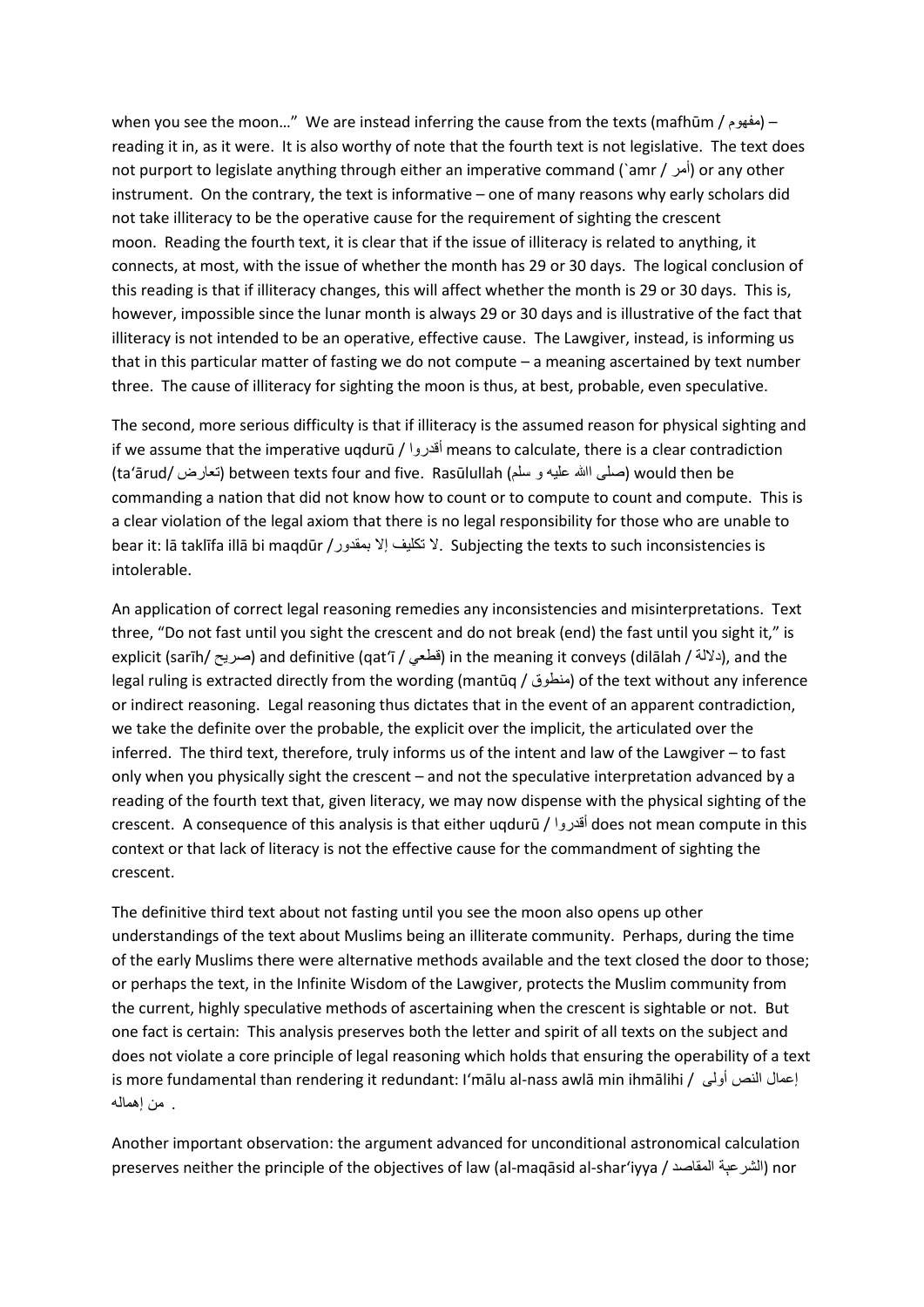the integrity of specific texts. It violates both. It infers a cause that may not be the real cause and, in doing so, leads to the inoperability of a definitive text. Islamic legal reasoning requires that general principles of objectives be understood in the light of specific texts; and, at the same time, that specific texts be understood in the light of general objective principles.

In summary, the argument that illiteracy is the cause of the commandment of sighting the crescent and that, with literacy, there is no need for sighting is probabilistic and introduces contradiction and inoperability into a clear, explicit and definitive meaning of a text that commands fasting only if the crescent is seen. The logical and legal resolution is to understand the text on illiteracy in light of the definitive text and thereby produce a legal outcome that is holistic, harmonious and consistent.

At this point, it is noteworthy to cite the opinion of a great hadith scholar and jurist, Ibn H $\lambda$ ajar al-'Asqalānī, concerning the significance of the Prophetic statement, "We are an unlettered nation. We do not write nor count. The month is like this and like this…." Ibn Hajar noted: "The intent of hisāb here is that of the motion of celestial bodies…. The verdict of fasting on the basis of sighting would continue despite the existence after them of those who would be familiar with this (computation). Indeed, the apparent meaning of the above texts indicates, to begin with, the negation of any causal connection of the verdict (of the obligation to begin the fast) to computation." (Ibn Hajar al- 'Asqalānī, Fath al-Bārī, published by Dār al-Fikr: 1992, Vol. 4, Hadith 1913, p. 623). Ibn Hajar is simply saying here that illiteracy is not an operative cause.

#### **Analysis of argument four:**

4. Sighting the moon is only a means to establish the month. Modern science can calculate the birth of the moon and the beginning of the month with accuracy (Paper, 23, 59-61). Moreover, we do not use actual sighting for other acts of worship (Paper, 21); and Rasūlullah (سلم و عليه االله صلی (did not physically sight the moon on the occasion of his month-long separation ( $\lfloor \frac{m}{2} \rfloor$ ) from his wives (Paper, 37).

First, it is essential to understand the difference between the scientific precision in calculating the birth or conjunction of the moon and the speculative scientific calculations regarding visibility of the crescent. The former are undisputed: science can calculate with accuracy and precision the birth of the moon. The latter case, determining moon sightability, is universally debated. Due to numerous natural and numerical factors, science cannot forecast when the crescent will be visible with certainty. That this area of forecasting is speculative is a fact conceded even by those that advance the argument for unconditional astronomical calculation: "Even the Muslim astronomers disagree between themselves about the true criterions of the actual visibility because the visibility depends on many factors. These factors are not predictable or are not 100% sure (Statement, 3)."

Second, as mentioned in the first argument, the text on this issue – "Do not fast until you sight the crescent…" – uses the strongest, most unequivocal language that sighting and only sighting is the first means of ascertaining the beginning of the month. The text is explicit (sarīh / صريح) and definitive (qat'ī / أقطعي) in its meaning (دلالة); the manner of deduction is directly from the text (mantūq / منطوق(. The hilāl / هلال, as mentioned earlier as well, is the visible crescent. And seeing (ru`yah / رؤية ( must be understood in its literal understanding unless it is impossible to do so. There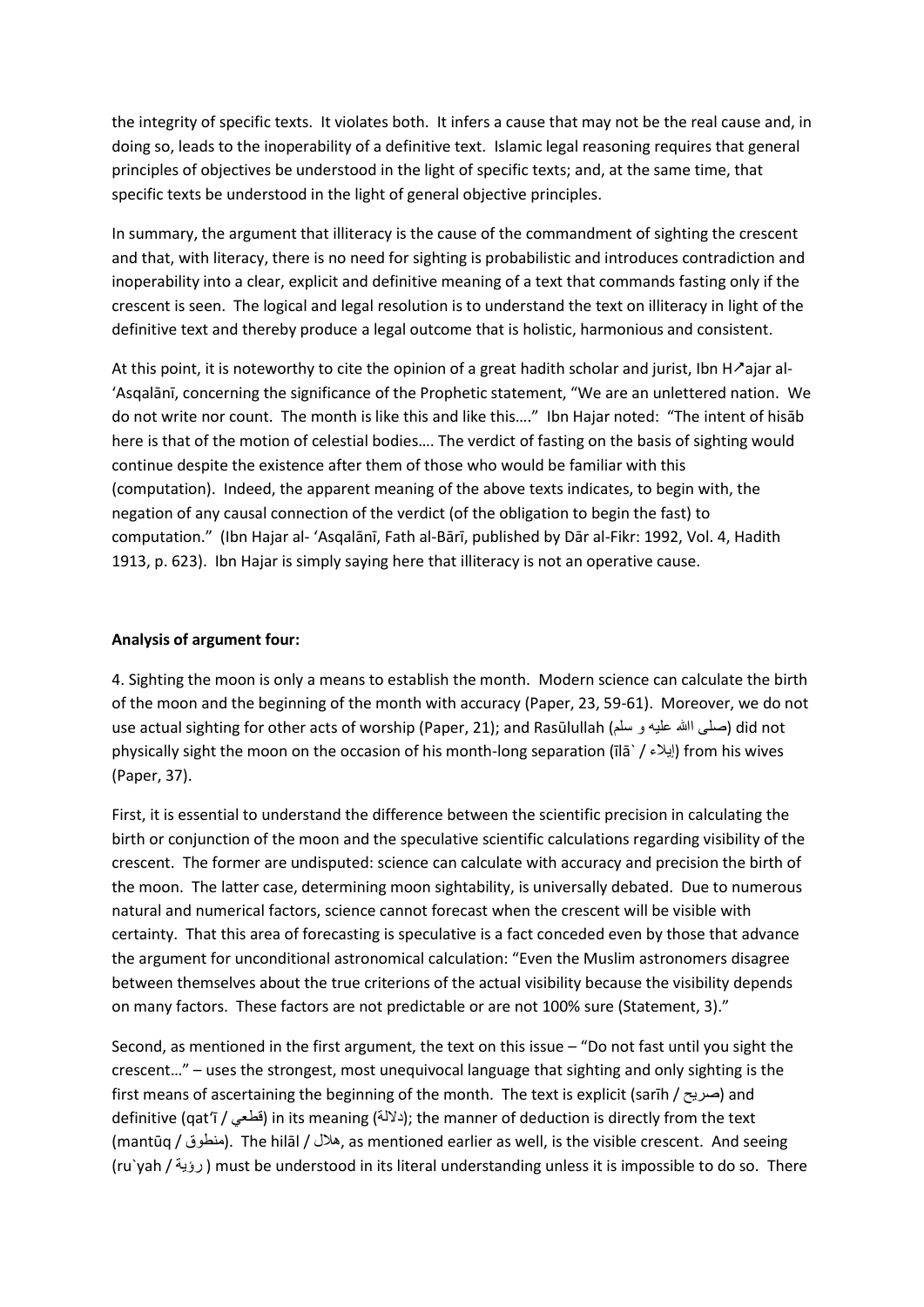can be no doubt whatsoever that the Lawgiver intended the physical sighting of the crescent. Text three is explicit in this intent. To ignore that explicit intent, and instead connect the beginning of the month with the birth of the moon, is an unjustified violation of the law because it cannot be supported by textual analysis. The controls inherent in Islamic law regarding the witnessing of the crescent – and the attendant social and spiritual benefits that accrue from a healthily managed process – would be organically better and of greater communal benefit than deferring the beginning of the month to a computational approach of sightability.

Third, the argument that we rely on astronomical processes and not physical sighting for acts of worship such as prayer and breaking the fast is not sound. It has been argued, for example, that the verse "Eat and drink until the white thread of dawn appears (tabayyana / أنبين distinct to you from its black thread" has not been applied "literally but in spirit by following the calculated timings" (Paper, 21). As discussed earlier, the text, "Do not fast until you sight the crescent…," makes sighting of the crescent a clear, explicit condition for the beginning of Ramadān. There are no such textual conditions of sighting with reference to other acts of worship. The Lawgiver did not say, "Do not perform the maghrib prayer until you see the sun setting." Nor did He say, "Do not stop eating until you see the rise of the star of dawn." Moreover, the word (tabayyana / أنبين (is not synonymous to رأی, the verb "to see." The absence of such textual explicitness regarding exclusivity opens the door to the possibility of other methods for the determination of times as long as they lead to the same level of certainty.

Fourth, and even weaker, is the argument that Rasūlullah (سلم و عليه االله صلی (did not sight the crescent on the occasion of his separation from his wives, but rather counted the days (Paper, 37). He returned to them after 29 days and, when asked about his month-long vow, he replied that "the month consists (sic) of 29 days." It is deduced from this that Rasūlullah (صلَّى الله عليه و سلَّم) did not physically see the crescent and merely counted the days. A further argument is that the "hadith does not say that it was cloudy that evening" (Paper, 37). In response, it must be noted that the translation of "yakūnu / يكون "as "consists" is incorrect. The verb "yakūnu / يكون "means "may consist" in this context, as other variances of the text show. (See, for example, the Musnad of Imām Ahmad ibn Hanbal, edited by Samīr al-Majdhūb and published by al-Maktab al-Islāmī, hadith # 5183, 24043 and 26056). And Rasūlullah (سلم و عليه االله صلی (was merely stating that he had fulfilled the vow as a month could consist of 29 days. Moreover, there is no textual indication that he began his separation at the first of the month or that he was determining the beginning of the next month. The elapse of time was meant for mere duration and not a month-to-month observance – as the law of īlā` / إيلاء has not been connected by the Lawgiver to the sighting of the moon as in the case of fasting.

In summary, it should be reiterated that the definitive and explicit hadith on not beginning the fasting of Ramadān until the sighting of the crescent has been evidenced makes physical sighting a condition unlike other acts of worship that have no such condition. Through experience, the wisdom of the Lawgiver is evident. While astronomical calculations of both the birth of the moon and the movement of the sun are precise, calculations regarding the sightability of the moon are variable and probable. Early scholars were fully aware of this fact. A selection of excerpts from the work of Ibn Taymiyyah's Majmū' al-Fatāwā (Kitāb al-Sawm, Risālatun fī al-Hilāl, Vol. 25, p. 131-132; 183-186; 189), reproduced in Appendix A, dispels a number of misunderstandings regarding the state of knowledge of early scholars. The excerpts elucidate that some early scholars did not unconditionally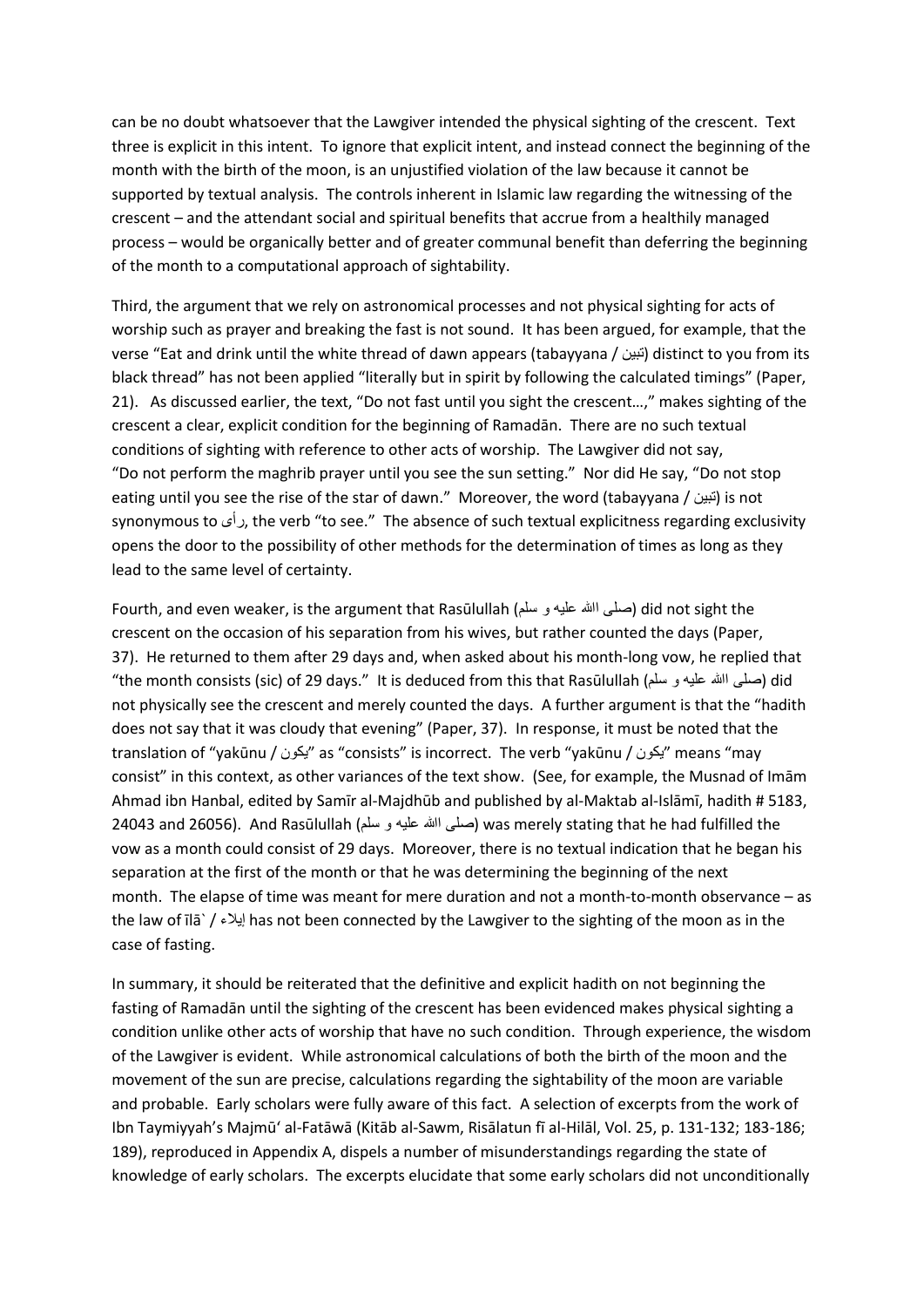reject astrology; were fully aware of the distinction between astronomy and astrology; differentiated between the ability to determine the birth of the moon with precision and between the approximative and probabilistic ability to determine the sighting of the crescent; and that they possessed a far-sighted – even visionary – understanding of the factors (including the angular degrees employed by modern astronomers) that influenced the seeing of the crescent. The assertion that early scholars were uninformed about such matters is simply untrue.

# **Analysis of argument five:**

5. A number of scholars of old have argued in favor of accepting calculations "in part or totality" and the number of scholars inclined towards partial or total acceptance of astronomical calculations is increasing (Paper, 62-63).

First, it must be emphasized that the science of determining the birth of the moon was not unknown in classical times. On the contrary, that science was well developed and relatively precise. The scholars that insisted on physical sighting are an overwhelming majority (Paper, 1-5). They did not reach their rulings unaware of the accuracy in determining the birth of the moon; they reached their verdict in view of the specific text, articulated earlier, that insists on the sighting of the moon as a condition for fasting.

Second, the few classical scholars that permit astronomical calculation do not do so unreservedly but only under certain conditions – when, for example, it is cloudy, in conformity with the texts; or to negate an impossible claim of sightability. Ibn Surayj espouses the first view; al-Subkī, the second (Paper, 39, 51-54). Neither supported the view of the unconditional use of astronomical calculations in determining the month of Ramadān. Ibn Qutaybah also appears to support conditional calculation (Paper, 51) as, apparently, does al-Dāwūdī (Paper, 52). The views of other scholars appear less clear. Ibn `Abd al-Barr, for example, denies that Mut<sup>1</sup>+arrif ibn 'Abdullah subscribed to the use of conditional calculation; and Ibn Rushd relates that Mutarrif's view is only in relation to when the moon is obscured (Paper, 51-52). Al-Khattābi is referred to but uncited (Paper, 51). And statements of Ibn Daqīq al-'Eid and al-Qarāfī regarding other scholars are reported but their statements are not clarified as to which scholars hold what position (Paper, 52). Ibn Daqīq al-'Eid himself only supported a conditional use of calculation (Paper, 57-58).

Third, twentieth century scholars that support the astronomical determination of the moon include Mustafā al-Marāghī, Mahmūd Shākir, Mustafā al-Zarqā, 'Ali al-Tantāwī and Sharaf al-Qud< a' (Paper, 40).

In summary, only five modern scholars were cited who support the astronomical determination of the moon. How many other twentieth century scholars do not? Moreover not one single classical scholar supports the astronomical determination of the moon and a slim minority – four or five only – support calculation only to either verify sighting claims or in the advent of obscurity.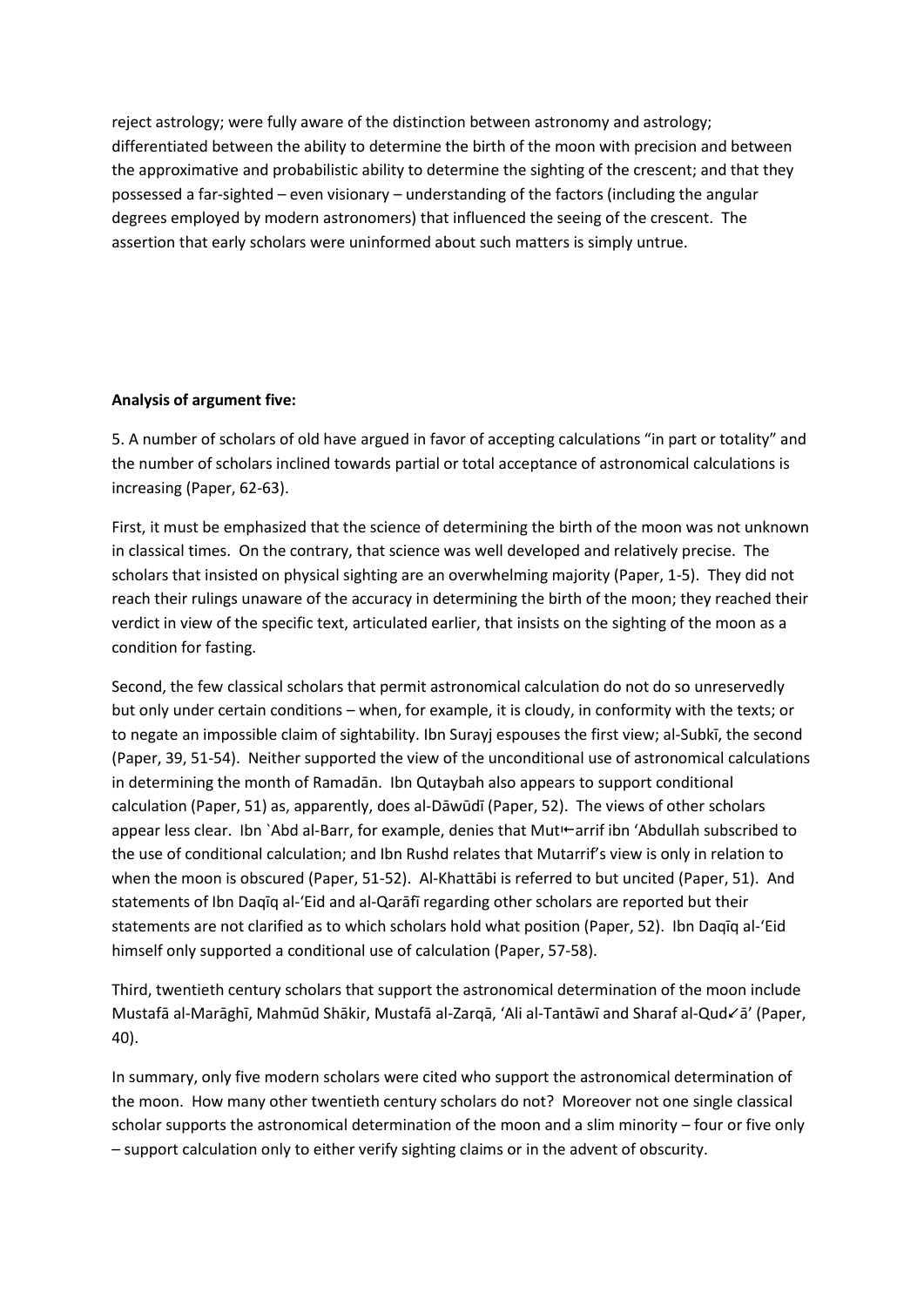#### **Analysis of argument six:**

6. Muslims all over the world, especially in the West, suffer a great deal of hardship (mashaqqah / مشقة) due to physical sighting (Paper, 23). Additionally, physical sighting is a cause of disunity and discord (Statement, 1-2).

The argument raised is an appeal to the objectives (maqāsid / مقاصد (of Islamic law to ameliorate hardship (mashaqqah / مشقة(. The hardships enlisted include waiting until midnight in anticipation of sighting and difficulties for students and those who work (Paper, 23). Scheduling and costing issues for 'Eid might also be raised.

Firstly, it must be understood that Islamic law does not aim to ameliorate every hardship but only excessive hardship that is regular and not rare. For example, there is physical hardship in fasting and in performing the pilgrimage. There is also psychological hardship in denying the self prohibited pleasures. These hardships, for a healthy and mentally sound adult personality, are even necessary for his or her self-purification. It cannot in good conscience be claimed that remaining awake past midnight for one night a year constitutes excessive hardship, or even hardship, neither for students or those in the labor force. How many Muslims stay awake past midnight at least once a week watching television or socializing? Does this constitute excessive hardship? Indeed, the danger of this misapplication of the objectives of Islamic law is that it dampens respect for the true intent of the Lawgiver and emboldens those who employ a pick-and-choose method that subjects the letter and spirit of the law to their own preferences and subjectivities. It is at this point that costing and scheduling issues at 'Eid become do-or-die events though the practical workaround issues – less glamorous perhaps, like two prayers in the same masjid – are always available. Even a cautious twoday reservation for a hall for 'Eid prayers hardly qualifies as excessive hardship.

With regard to the second claim, it is difficult to appreciate how unconditional astronomical calculation is going to lead to greater unity given, as mentioned previously, that it is a significant departure from centuries of scholarship and local tradition. If anything, it will lead to increased disunity.

# **Analysis of argument seven:**

7. The sighting of the crescent is not an act of worship (ta'abbudī / التعبدي). It is simply a means to know the entry of the month of Ramadān (Paper, 61). Since astronomical calculation can accurately determine the birth of the new moon, we should use the birth of the moon as the standard to determine the beginning of Ramadān.

It is first important to understand what is meant by designating an act as one that relates to worship (ta'abbudī / تعبدي) or not (ghayr ta'abbudī / تعبدي غير). Being (ta'abbudī / تعبدي) can have a general or specific meaning. As a general meaning, (ta'abbudī / تعبدي (would include every command or prohibition that is respected in compliance to the will of the Lawgiver. Specifically, however, it refers to a law whose effective cause cannot be understood rationally – that is, the intellect cannot perceive the necessary relationship between the attribute that led to the verdict and the verdict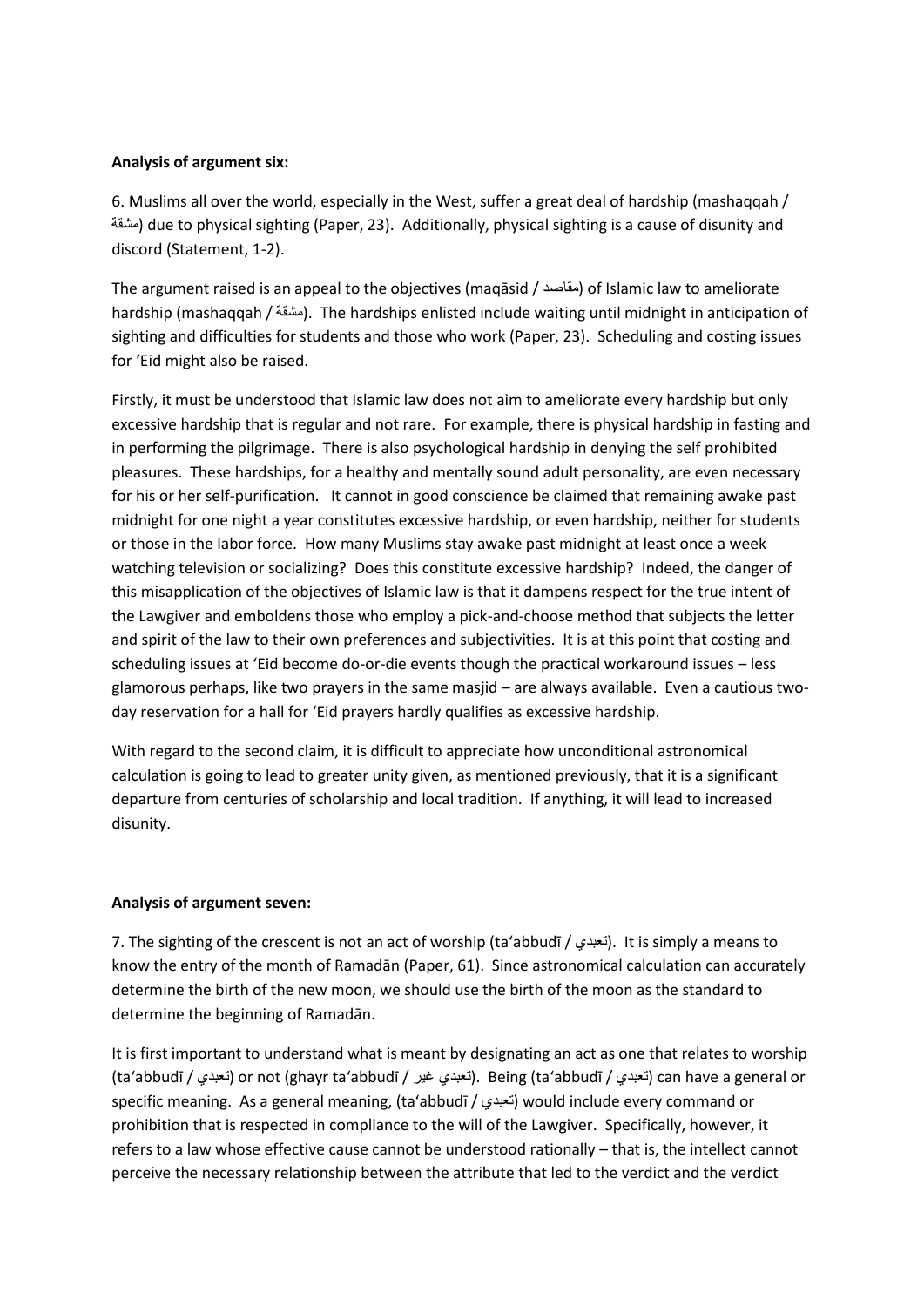itself. The majority of scholars term this type of cause a sabab / .سبب For example, the sun passing its zenith is the cause for the obligation of the prayer of zuhr. The rational relationship between the sun passing its zenith and the entry of  $z \leftarrow$ uhr is not perceivable or rationalizable by the intellect. The cause remains the cause solely because it is designated as such by the Lawgiver.

This stands in distinction to a law whose relationship to its effective cause is understood by the intellect. Scholars term this an 'illah / علة. The law is affected by the 'illah / علة. Where the 'illah / علة is present, the law is operable; where the 'illah / علة is absent, the law is suspended. The law in this case would be non-ta'abbudī / غير تعبدي – it would change with the presence or absence of the 'illah / علة. Every 'illah / علة is a sabab / سبب but not every sabab / سبب is an 'illah / علة.

How is a verdict (hukm / حكم (understood to be one that is ta'abbudī / تعبدي or not (ghayr ta'abbudī / غير تعبدي ?(A verdict is understood to be ta'abbudī / تعبدي either by an explicit designation by the Lawgiver in the primary sources of the Qur`ān or Sunnah, or through ijtihād. When drawing directly or inferring from a text that a matter has a rationalizable cause and is not ta'abbudī / تعبدي, due care must be taken to ensure that texts, especially texts whose meanings are explicit, are not rendered inoperative. Quite simply, we cannot establish a cause that would render the spirit and the intent of the Lawgiver inoperative or contradictory. As mentioned earlier, the objectives of the law (maqāsid / مقاصد (must be applied in light of specific texts; and vice versa. Neither may override the other.

We may now draw a number of conclusions. First, if the sighting of the crescent is ta'abbudī / تعبدي, and therefore not rationalizable, there is no issue to be addressed. Ramadān may only begin with the sighting of the crescent. However, If we assume that the sighting of the crescent is understood to be non-ta'abbudī / غير تعبدي – with the cause of the sighting of the moon being the illiteracy of the early Muslim community – there will be, as discussed earlier, many serious legal errors leading to inconsistencies.

The vast majority of scholars, many of whom were very competent in astronomical computation, held that the sighting of the crescent is ta'abbudī / تعبدي and is a non-rationalizable cause, or sabab / ,سببfor fasting (See, for example, 'Ilm Usūl al-Fiqh by 'Abdul Wahhāb Khallāf, 12th ed, published by Dār al-Qalam 1978, pg. 68-68). They did so on the basis that the sighting (ru`yah / أرؤية / of the crescent moon is a declaratory law, hukm wad'ī / وضعي حكم, that is assigned by the Lawgiver to determine the beginning of Ramadān. The sighting of the crescent as a cause for fasting is not a hukm taklīfī / تكليفي حكم which may change depending on the existence or non-existence of an effective cause or 'illah / علة. We do not investigate nor modify the cause itself, which is a declaratory law, by searching for the cause of a cause. Pursuing such a course would lead to a process without end. The sighting of the crescent simply does not open itself up to an examination of cause. The Lawgiver permits no authority to change the connection between the sighting of the crescent and the beginning of Ramadān. Had the Lawgiver wanted, He could have ordered the beginning of Ramadān to be immediately after the crescent of Sha'bān disappears or even assigned a time period after Sha'bān ended. He, be He exalted, did neither. He assigned the beginning of Ramadān specifically to the sighting of the crescent. And as the entry of Ramadān is the sabab / سبب for the beginning of fasting, sighting the crescent is the sabab / سبب for the entry of Ramadān. Both are a declaratory law (hukm wad'ī / حكم وضعي) assigned by the Lawgiver. Just as one cannot reassign the month of fasting to any other part of the year due to the hardships of fasting in the